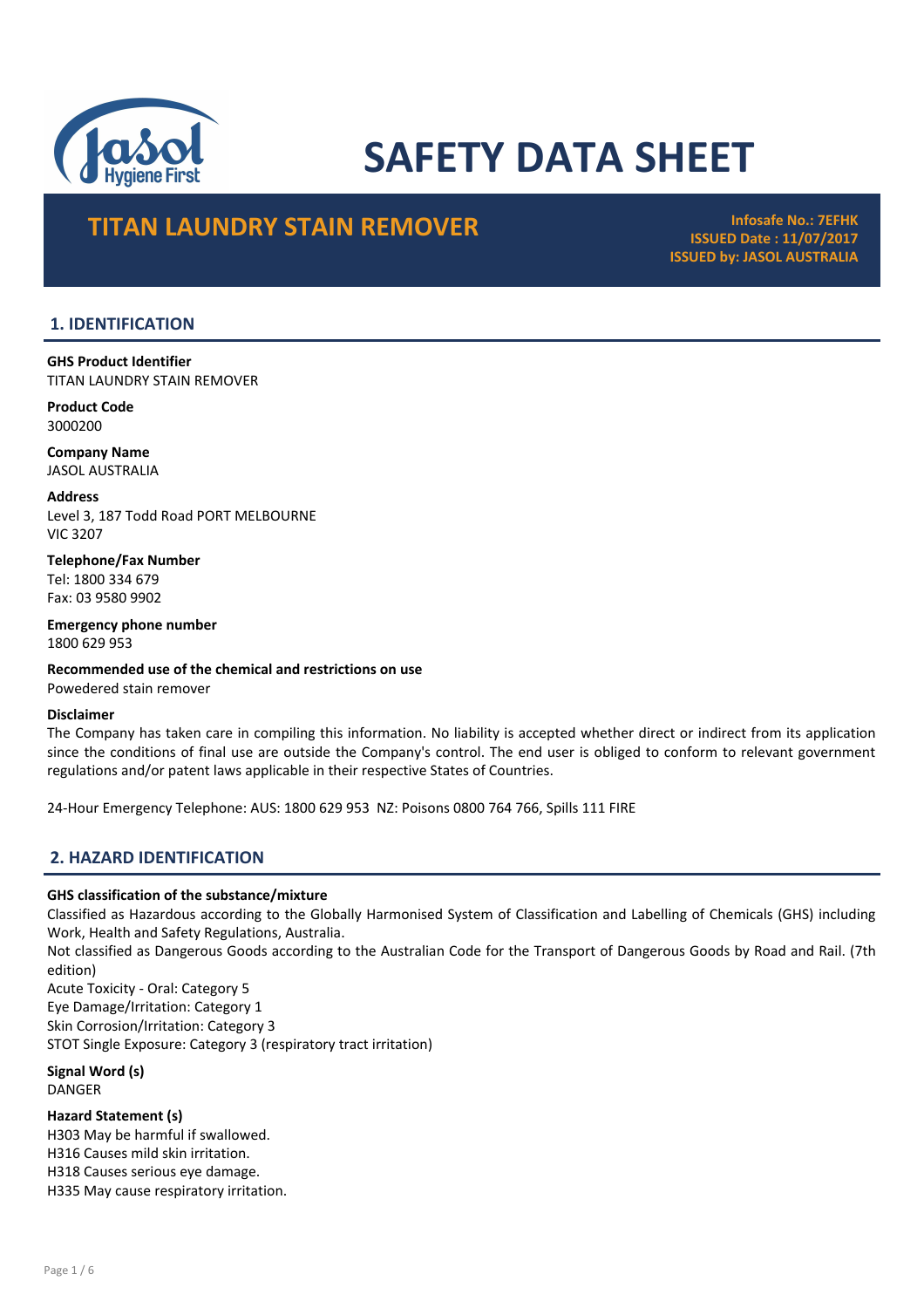## Pictogram (s)

Corrosion,Exclamation mark



#### Precautionary statement – Prevention

P261 Avoid breathing dust/fume/gas/mist/vapours/spray. P271 Use only outdoors or in a well-ventilated area. P280 Wear protective gloves/protective clothing/eye protection/face protection.

## Precautionary statement – Response

P304+P340 IF INHALED: Remove victim to fresh air and keep at rest in a position comfortable for breathing. P305+P351+P338 IF IN EYES: Rinse cautiously with water for several minutes. Remove contact lenses, if present and easy to do. Continue rinsing.

P310 Immediately call a POISON CENTER or doctor/physician. P332+P313 If skin irritation occurs: Get medical advice/attention.

## Precautionary statement – Storage

P403+P233 Store in a well-ventilated place. Keep container tightly closed. P405 Store locked up.

## Precautionary statement – Disposal

P501 Dispose of contents/container to an approved waste disposal facility.

## 3. COMPOSITION/INFORMATION ON INGREDIENTS

#### Ingredients

| ັ                                          |            |                   |
|--------------------------------------------|------------|-------------------|
| <b>Name</b>                                | <b>CAS</b> | <b>Proportion</b> |
| Sodium carbonate                           | 497-19-8   | 50-80 %           |
| Sodium Percarbonate                        | 15630-89-4 | 10-30 %           |
| Sodium Silicate                            | 1344-09-8  | $< 5 \%$          |
| Sodium (C14) Olefin sulfonate              | 68439-57-6 | $<$ 5 $\%$        |
| Enzymes                                    |            | < 0.1 %           |
| Ingredients determined not to be hazardous |            | Balance           |

## 4. FIRST-AID MEASURES

#### First Aid Measures

For advice, contact a Poisons Information Centre (e.g. phone Australia 13 11 26; New Zealand 0800 764 766) or a doctor (at once).

#### Inhalation

If inhaled, remove affected person from contaminated area and keep at rest in a position comfortable for breathing. Keep at rest until recovered. If symptoms develop and/or persist seek medical attention.

#### Ingestion

If swallowed, do NOT induce vomiting. Wash/rinse out mouth thoroughly with water. Seek immediate medical attention.

## Skin

If there is a skin reaction, remove all affected clothing and wash affected area thoroughly with soap and water. Wash contaminated clothing before re-use or discard. If symptoms develop and/or persist seek medical attention.

## Eye contact

If in eyes, hold eyelids apart and flush the eyes continuously with running water. Remove contact lenses, if present and easy to do. Continue flushing until advised to stop by a Poisons Information Centre, or for at least 15 minutes. Seek immediate medical attention.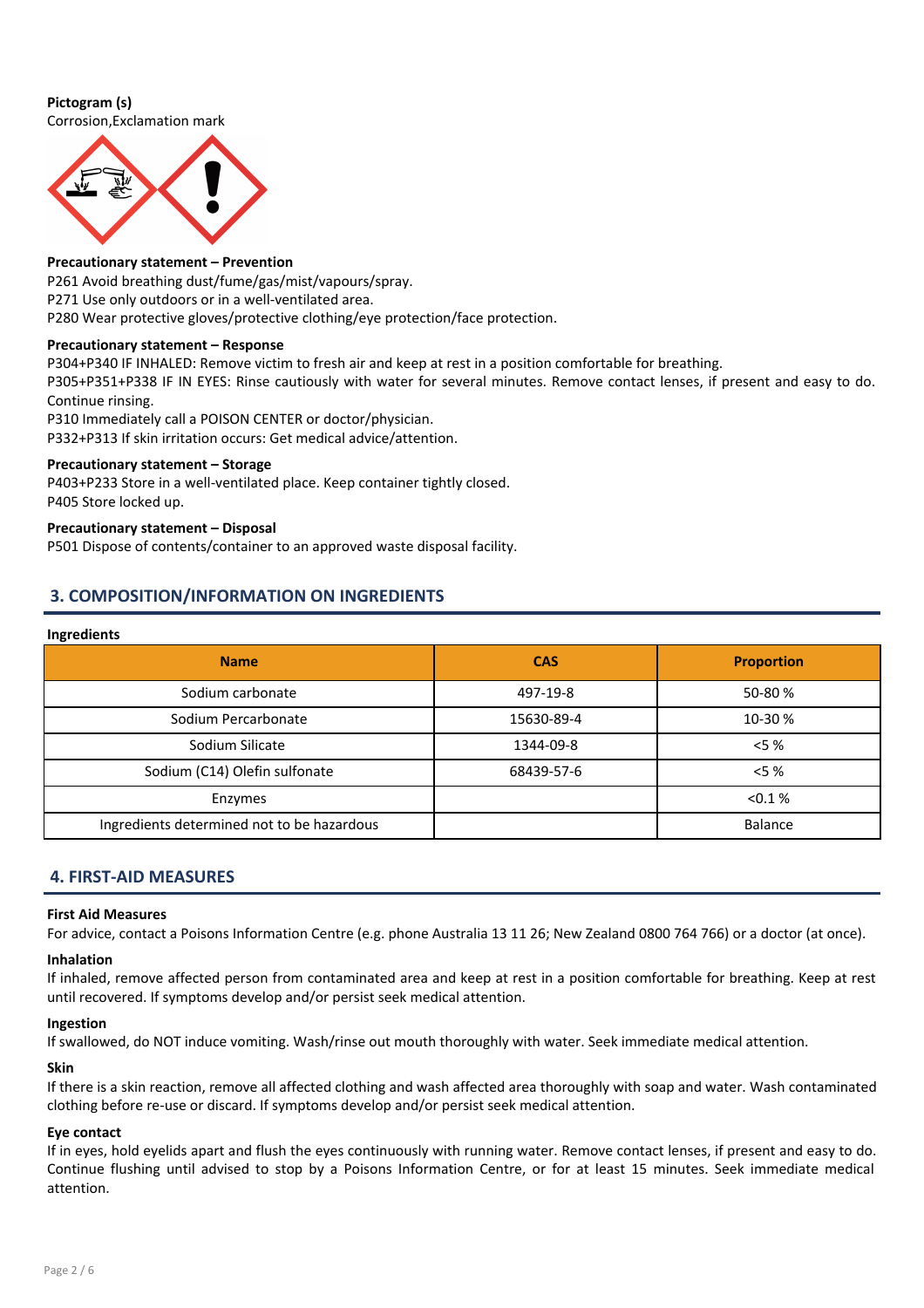## First Aid Facilities

Eyewash and normal washroom facilities.

#### Advice to Doctor

Treat symptomatically.

## 5. FIRE-FIGHTING MEASURES

#### Suitable Extinguishing Media

Use appropriate fire extinguisher for surrounding environment.

## Hazards from Combustion Products

Non combustible material.

#### Specific Hazards Arising From The Chemical

This product is not flammable. However, may evolve toxic gases when strongly heated.

#### Precautions in connection with Fire

Fire fighters should wear full protective clothing and self-contained breathing apparatus (SCBA) operated in positive pressure mode. Fight fire from safe location. Use water fog to cool intact containers and nearby storage areas.

## 6. ACCIDENTAL RELEASE MEASURES

#### Emergency Procedures

Contain spillage, then collect and place in suitable containers for reuse or disposal. Avoid generating dust.

#### Methods And Materials For Containment And Cleaning Up

Contain and sweep/shovel up spills with dust binding material or use an industrial vacuum cleaner. Transfer to a suitable, labelled container and dispose of promptly. Large spills should be handled according to a predetermined plan.

#### Personal Protection

Wear protective clothing specified for normal operations (see Section 8)

#### Environmental Precautions

Prevent from spreading or entering into drains, ditches or rivers by using sand, earth, or other appropriate barriers.

## 7. HANDLING AND STORAGE

#### Precautions for Safe Handling

Carefully read the product label before use. Use of safe work practices are recommended to avoid eye or skin contact and inhalation. Observe good personal hygiene, including washing hands before eating. Prohibit eating, drinking and smoking in contaminated areas.

#### Conditions for safe storage, including any incompatibilities

Store in a cool, dry, well-ventilated area, away from incompatible substances and foodstuffs. Store in suitable, adequately labelled containers. Keep containers tightly closed. Ensure that storage conditions comply with applicable local and national regulations.

## 8. EXPOSURE CONTROLS/PERSONAL PROTECTION

#### Occupational exposure limit values

No exposure standards have been entered for this product.

## Biological Limit Values

No biological limits allocated.

## Appropriate Engineering Controls

Use with good general ventilation. Avoid inhalation.

#### Personal Protective Equipment

None for normal conditions of use. Produt is designed for domestic laundry purposes.

## FOR LARGE QUANTITIES: Personal Protective Equipment should be chosen from:

- Eye/Face: Wear dust-proof goggles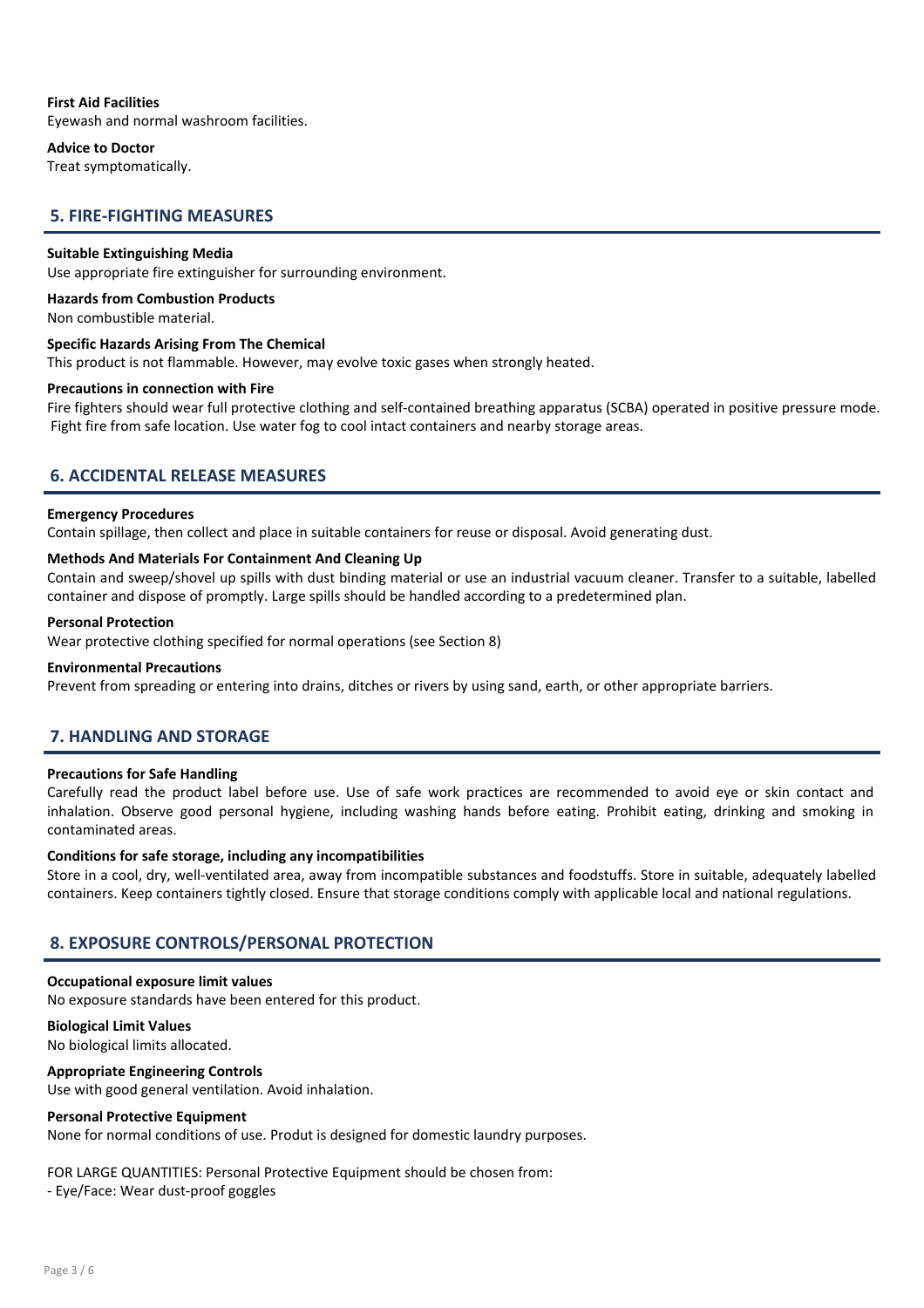- Hands: Wear PVC or rubber gloves

- Body: Wear overalls

- Respiratory: Wear a Class P1 (Particulate) respirator, where an inhalation risk exists

## 9. PHYSICAL AND CHEMICAL PROPERTIES

## Form

Powder

Appearance

White powder

Colour White

Solubility in Water Soluble

pH 11.4 approx

Flash Point Not available

Flammability Not flammable

## 10. STABILITY AND REACTIVITY

## Chemical Stability

Stable under normal conditions of storage and handling.

## Conditions to Avoid

Avoid heat, sparks, open flames and other ignition sources.

#### Incompatible materials

Incompatible with oxidising agents (e.g. hypochlorites) and acids (e.g. nitric acid)

## Hazardous Decomposition Products

May evolve toxic gases when heated to decomposition.

Hazardous Polymerization Product will not undergo polymerisation.

## 11. TOXICOLOGICAL INFORMATION

## Toxicology Information

This product has the potential to cause adverse health effects with over-exposure. Use safe work practices to avoid eye or skin contact and inhalation. Over exposure may result in irritation and possible tissue damage.

#### Ingestion

May result in ulceration and burns to the mouth and throat, nausea, vomiting, abdominal pain and diarrhoea.

#### Inhalation

Over-exposure may result in irritation of the nose and throat with coughing.

## Skin

Contact may result in irritation, redness, pain, rash, dermatitis and possible burns.

# Eye

Irritating to eyes. Contact may result in irritation, lacrimation, pain, redness, conjuctivities and possible burns.

## Germ cell mutagenicity

No evidence of mutagenic effects.

## Carcinogenicity

Not considered to be a carcinogenic hazard.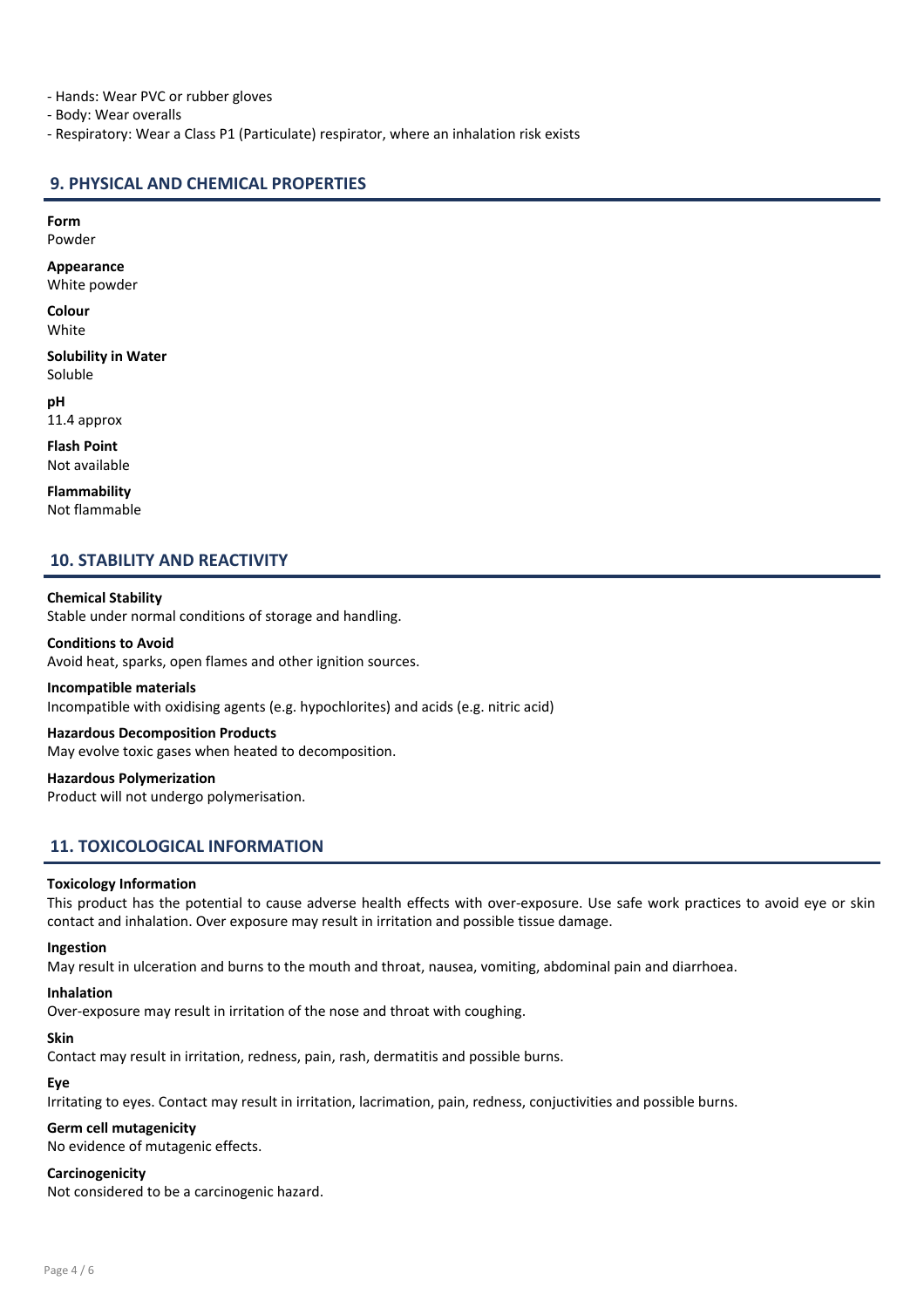## Reproductive Toxicity

Not considered to be toxic to reproduction.

STOT-single exposure Not expected to cause toxicity to a specific target organ.

## STOT-repeated exposure

Not expected to cause toxicity to a specific target organ.

Aspiration Hazard Not expected to be an aspiration hazard.

## Other Information

Sodium Carbonate (497-19-8) LC550 (inhalation) 800 mg/m3/2 hours (guinea pig) LD50 (ingestion) 4090 mg/kg (rat) LD50 (interperitoneal) 117 mg/kg (mouse) LD50 (subcutaneous) 2210 mg/kg (mouse)

Sodium Percarbonate (15630-89-4) LD50 (ingestion) 2200 mg/kg (mouse) LD50 (interperitoneal) 542 mg/kg (rat)

Sodium Silicate (1344-09-08) LD50 (ingestion) 1100 mg/kg (mouse) LDLo (ingestion) 250 mg/kg (dog)

## 12. ECOLOGICAL INFORMATION

## **Ecotoxicity**

Limited ecotoxicity data was available for this product at the time this report was prepared. Ensure appropriate measures are taken to prevent this product from entering the environment.

Persistence and degradability Not available

Mobility Not available

Bioaccumulative Potential Not available

Other Adverse Effects Not available

## 13. DISPOSAL CONSIDERATIONS

## Disposal considerations

Collect without generating dust. Place in clean, sealed containers and dispose of to an approved landfill site. Contact the manufacturer for additional information (if required).

## Waste Disposal

Dispose of in accordance with local regulations.

## 14. TRANSPORT INFORMATION

## Transport Information

Not classified as Dangerous Goods according to the Australian Code for the Transport of Dangerous Goods by Road and Rail. (7th edition)

Not classified as Dangerous Goods by the criteria of the International Air Transport Association (IATA) Dangerous Goods Regulations for transport by air.

Not classified as Dangerous Goods by the criteria of the International Maritime Dangerous Goods Code (IMDG Code) for transport by sea